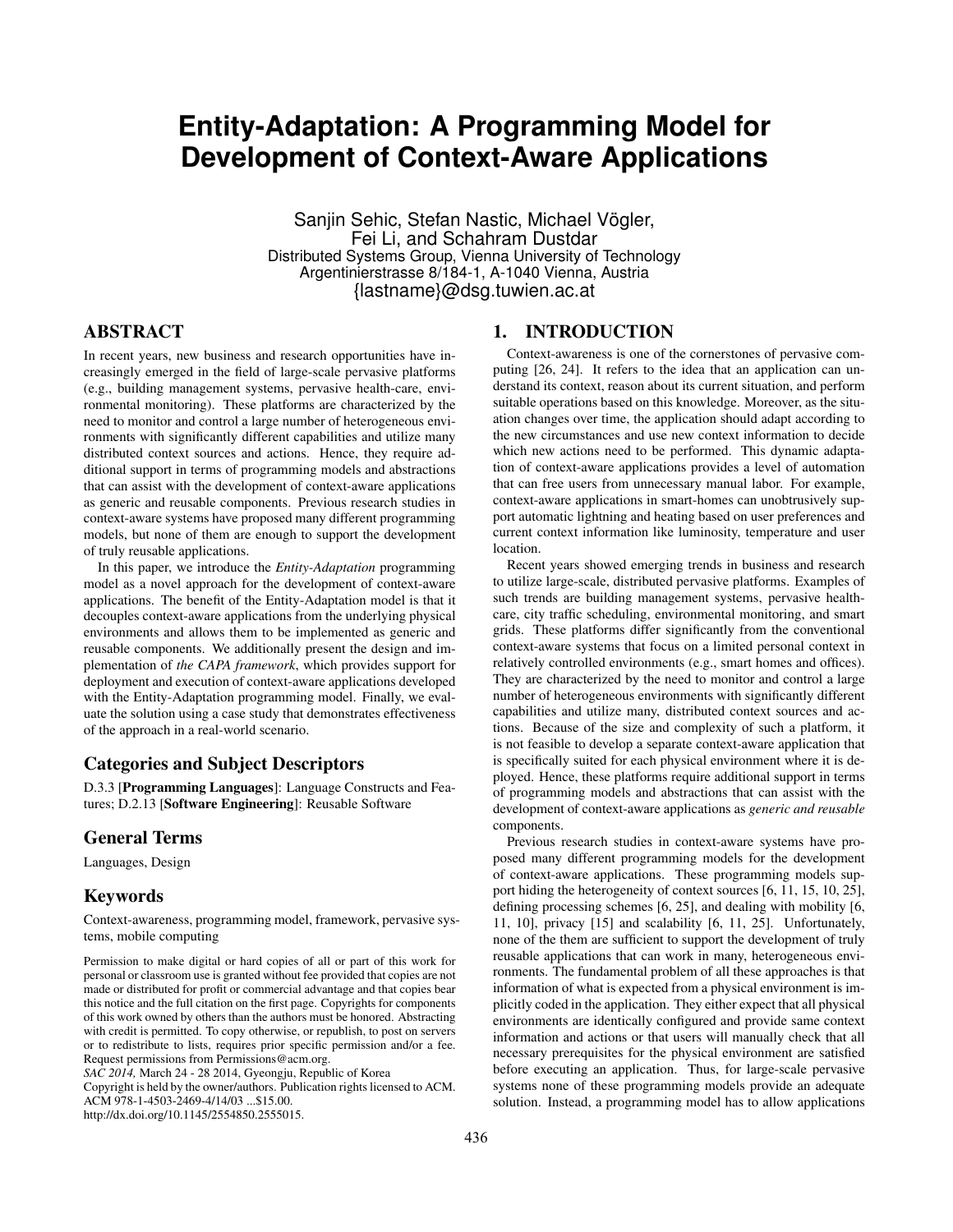to explicitly state which context information and actions they expect from a physical environment. As a result, the context-aware system will be able to automatically validate that an application will work correctly in a physical environment and customize it to the environment and user needs.

In this paper, we present the *Entity-Adaptation* programming model that provides support for the development of reusable contextaware applications. The core idea behind the programming model is based on the concept of entities as a specification that describes which context information and actions are expected from objects (e.g., an area, lights or a person) in an environment. Entities provide an universal programming interface on top of which adaptations can be defined instead of them being implemented to directly use concrete context sources and actuators. Hence, context-aware applications become reusable components that can work correctly in many, heterogeneous environments. Furthermore, we present the design and implementation of the *Context-Aware Programming frAmework* (CAPA) that provides support for deployment and execution of context-aware applications developed using the Entity-Adaptation programming model.

The rest of the paper is organized as follows. The next section describes the challenges in developing context-aware applications and summarizes requirements that emerge out of these challenges. In Section [3,](#page-2-0) we introduce the Entity-Adaptation programming model. The design and implementation of the CAPA framework is discussed in Section [4.](#page-3-0) Afterwards, Section [5](#page-5-0) presents a case study and Section [6](#page-5-1) examines the related work. Finally, Section [7](#page-6-0) concludes the paper.

## <span id="page-1-1"></span>2. CHALLENGES

To better understand all challenges associated with the development of context-aware applications, let us consider applications that are responsible for monitoring and controlling an environment. In general, context-awareness refers to the idea that an application can understand its context and adapt its behavior based on information gathered from the environment without an explicit user intervention. Thus, such applications would use *context information* to determine the current state of the environment, store *user preferences* in order to better understand the current situation in the environment, invoke some *context actions* to adapt its behavior and optionally notify the *user* or update an *user interface* (Figure [1\)](#page-1-0). An appropriate use-case would be an application for automatic control of ambient temperature. This application determines when and for how long to turn on heating and cooling (actions) based on current temperature (context information) and desired temperature range (user preference). Next, we will present four challenges associated with the development of such a context-aware application.

Since instances of a context-aware application will monitor and control heterogeneous physical environments, this provides us with a hint to the first challenge. If we consider different environments, applications will a) depend on different techniques for context information to be gathered from heterogeneous sensors, b) be required to adapt differently to the current situation based on varying user preferences, and c) invoke different actuators through context actions. To cope with such heterogeneity, developers of contextaware applications will need dedicated *programming abstractions* to hide this intrinsic complexity by creating a loose coupling between the environment and the application. As such, these abstractions will have to provide a programming tool to develop contextaware applications using environment-agnostic terms to permit reuse of applications in heterogeneous environments and hence increase their reusability and maintainability. However, this creates a mismatch between programming abstractions that are used during the



<span id="page-1-0"></span>Figure 1: Context-Aware Application

development and context sources and actuators that are used during the execution. Thus, the underlying context-aware system will be required to associate appropriate context sources and actuators to the programming abstractions before the application can work correctly.

The second challenge in development of context-aware applications arises when we consider how context information is provisioned. More specifically, the context information originates from the outside of the control of the applications. This means that context-aware applications are not able to actively notice changes in the context information. With regard to this drawback, there are two possible models to overcome this challenge: polling and pushing. With the polling model, the context information has to be continuously read in predetermined intervals and sent to applications if the information has changed based on the previously read value. With the pushing model, a source of context information can notice changes in the context information and thus is responsible with sending the new context information to applications. Nevertheless, both models require that the underlying context-aware system *asynchronously* provisions new context information to applications.

The third challenge arises from expectation of latest use-cases. It is not enough anymore to collect context information from a single environment like smart home or office as in many previously proposed systems [\[10, 3, 5, 16\]](#page-0-0). Instead, we need to allow context information to come from *multiple, distributed environments* to allow even higher effectiveness of context-aware applications. For example, the automatic ambient temperature control can take advantage of the user location that is collected from a smartphone and use it to calculate the estimated time of the arrival. This information together with the information about the required heating duration allows us to determine if it is at all necessary to immediately turn on heating even when the current temperate is outside the desired temperature range. This context can potentially minimize unnecessary heating and cooling when user is not at home. Furthermore, we can also include information from electric company about future fluctuation of electricity prices. The application can then determine the cheapest strategy to heat or cool the home. For example, we can slightly overheat the home during the daily low price hours and hence be more cost-effective. However, we cannot expect that context-aware applications should be responsible in creating and managing distributed environments. This task must be responsibility of the underlying context-aware system. From the perspective of applications, local and remote context information and actions are indistinguishable.

Lastly, the final challenge emerges from a requirement that users should be able to *customize* their environments to their needs and expectations by deciding how context-aware applications interact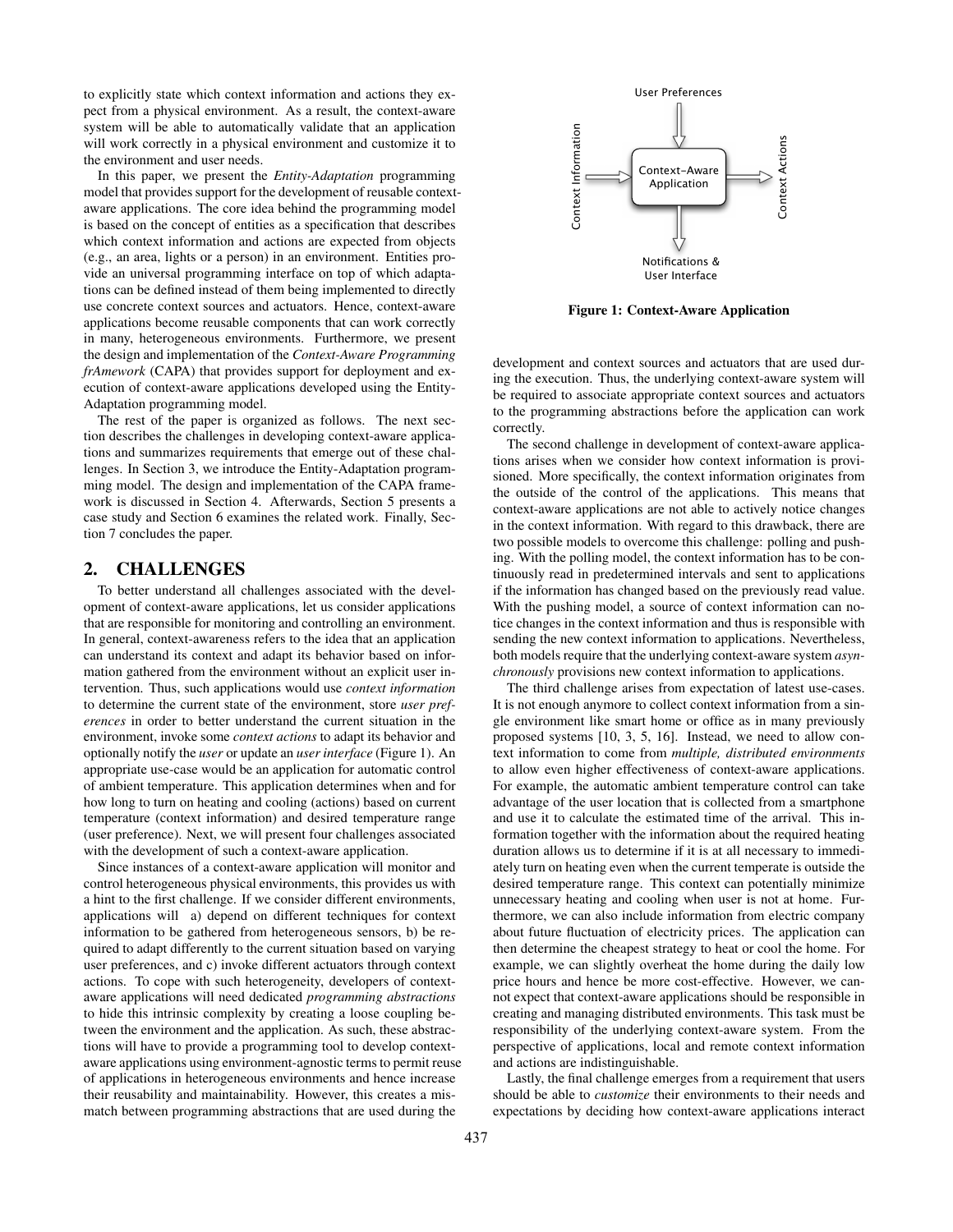with their environments. For example, we should be able to easily configure the application for the control of ambient temperature to indirectly monitor location of multiple users by provisioning only the location of the closest user to the application (i.e. determining minimum distance from home for set of locations). From the perspective of a context-aware application, this way of provisioning the location of multiple users should be identical to using location of single user and hence not influence its execution in any meaningful way. However, this requires that the underlying context-aware system allows users to determine how context sources and actuators are used by the application in their environments. Furthermore, it should also allow users to change this configuration during the execution of the application without its disruption.

To summarize, based on the these challenges a context-aware solution has to satisfy these four requirements:

- *Requirement 1*: Context-aware applications have to be developed using dedicated programming abstractions that provide an environment-agnostic interface. This allows applications to be developed as generic and reusable components that can work correctly in many, heterogeneous environments.
- *Requirement 2*: The context-aware system must provision new context information to applications in an asynchronous fashion so they can adapt their behavior and control the environment. This requirement is a consequence of the fact that context information originates outside of the control of context-aware applications.
- *Requirement 3*: The context-aware system has to provision context information and actions from many, distributed environments. This requirement can lead to increase in the effectiveness of context-aware applications by providing them with even more context to use for adaptations than they could only get from local context.
- *Requirement 4*: Users of the context-aware system have to be able to configure how context-aware applications interact with their environments. This enables them to customize their environments to their needs and expectations.

### <span id="page-2-0"></span>3. THE ENTITY-ADAPTATION MODEL

The core concept of the Entity-Adaptation programming model are entities as commonly defined in the context-awareness research field. More formally, "an entity is a person, place, or object that is considered relevant to the interaction between a user and an application, including the user and applications themselves." [\[9\]](#page-0-0) In the programming model, we define an entity as a specification that describes which context information and actions are expected from an object (e.g., an area, lights, web service or a person) in an environment. Thus, the set of all entities that are defined in a contextaware application provide the full description of requirements for an environment. The main purpose of entities is to allow contextaware applications to be implemented in an *environment-agnostic* manner. This allows developers to freely define all entities necessary for the correct execution of the application and to implement adaptations on top of them instead of concrete context sources and actuators. More precisely, they provide an *universal* programming interface for monitoring and controlling an environment in contextaware applications.

During development of a context-aware application, developers can freely define any number of entities. Each entity is associated with a *name*, *properties*, and *actions*. The *name* of an entity allows differentiation of one entity from another. Furthermore, it can help during the deployment of the application to provide users with a meaning for the entity so they can easily choose which context sources and actuators to associate with them. *Properties* in an entity represents a context information associated with this entity. They can either be abstract or concrete. An abstract property provides a description of the context information by defining a name and type. During the deployment of the application, each abstract property will be associated with a concrete context source or a static value that matches this description. On the other hand, a concrete property is defined on top of other properties and provides a computation that creates a higher-level context information using the context information from underlying properties. Thus, concrete properties can be used to model situations in which the entity is currently in. *Actions* in an entity represent actuators that can be executed in an environment. They can either be abstract or concrete as well. An abstract action provides a description of an actuator by defining a name and a type for its argument. During the deployment of the application, each abstract action will be associated with a concrete actuator that matches this description. A concrete action defines necessary arguments for the action and is implemented on top of other actions that are appropriately invoked based on the specified arguments.

Because user preferences can be seen as additional context information, we model them as a configuration entity associated with necessary properties. This way, the application can use same mechanism to access properties and context information and hence simplify its design. Furthermore, this allows users instead of just setting preferences as static values to potentially associate these properties to concrete context sources like databases, outputs of other applications and so forth.

```
val state =
 property[State]
      (area("temperature"),
       conf("temperature")) {
    case (current, (min, max)) =>
      if (current < min) COLD
      else if (current > max) HOT
      else OK
  }
val change =
  action[(State, Range)] {
    case (state, (min, max)) =>
      if (state == COLD)
        area.exec("heat", max)
      else if (state == HOT)
        area.exec("cool", min)
  }
val area = entity("area")
              .hasProperty[Float]("temperature")
              .hasProperty("state", state)
              .hasAction[Float]("heat")
              .hasAction[Float]("cool")
              .hasAction("change", change)
val user = entity("user")
              .hasProperty[Location]("location")
              .hasProperty("distance")(haversine)
              .hasAction[String]("notify")
val conf = entity("configuration")
              .hasProperty[Location]("home")
              .hasProperty[Range]("temperature")
```
Listing 1: Definition of Entities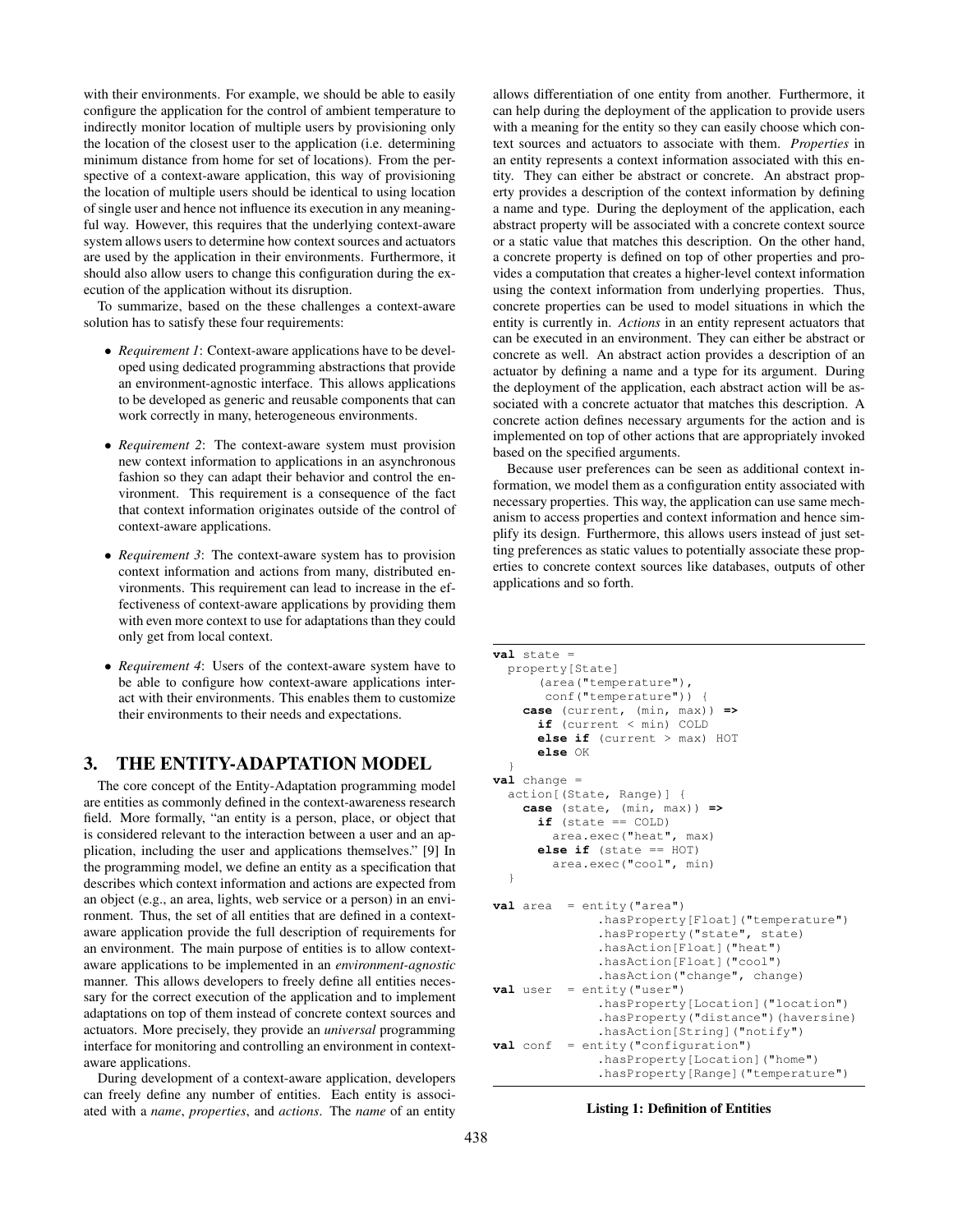To demonstrate this, in Listing  $1<sup>1</sup>$  $1<sup>1</sup>$  we define entities required by an application to control the ambient temperature. This example shows creation of three entities: area, user, and configuration. The area entity has one abstract property temperature and one concrete property state, which uses information about the current temperature from the area entity and the range of desired temperature from the configuration entity to compute if current temperature is COLD, HOT, or OK. Furthermore, the area entity has two abstract actions, namely heat and cool that both require one Float argument representing the desired temperature that should be reached and one concrete action change that based on the current state determines and executes either the heat or the cool actions with the desired maximal or minimal temperature respectively. The user entity, has one abstract property location and one concrete property distance, which uses the home location from the configuration entity to determine how far is the user from the home location using the Haversine formula<sup>[2](#page-3-2)</sup>. Moreover, the user entity has one abstract action notify that allows the application to send a textual message to the user in case of a problem with heating and cooling.

After entities are defined in a context-aware application, the adaptations can be implemented on top of them. Each adaptation defines, which properties it is monitoring for change and based on the new context information determines which actions needs to be executed. This design is identical in nature to Model-View-Controller (MVC) software design pattern. In our case, properties are equivalent to models, actions to views, and adaptations to controllers. Changes in context information trigger invocation of adaptations which based on the current context information in entities determine which actions to invoke and pass them appropriate arguments. Hence, we named our programming model for the development of context-aware applications as *Entity-Adaptation*.

```
onChange(area("state"),
         user("distance"),
         conf("temperature")) {
  case (state, location, range) =>
    if ((distance < 1000.meters)
        && (state != OK)) {
      change(state, range)
}
```
#### Listing 2: Adaptation

Lastly, an example of an adaptation is shown in Listing [2.](#page-3-3) We use the onChange method that will monitor changes in given properties and executes specified computation. In our case, the adaptation monitors changes in user's distance from home and state. If user is less than 1000 meters away from home and state is not OK, the adaptation will invoke the change action, which consequently will determine if heating or cooling is necessary.

### <span id="page-3-0"></span>4. The CAPA framework

In this section, we will present the design and implementation of the CAPA framework. The main responsibility of the CAPA framework is to provide support for the deployment and execution of context-aware applications developed using the Entity-Adaptation programming model. Figure [2](#page-3-4) shows the overview of the CAPA framework and its position in relation to context-aware applications and the underlying infrastructure.



<span id="page-3-4"></span>Figure 2: The CAPA framework

#### 4.1 Asynchronicity

In context-aware systems, context changes in an environment are observed as external asynchronous events. Therefore, we designed the CAPA framework on top of the programming paradigm offered by the Actor Model [\[13, 1\]](#page-0-0) and futures [\[12, 18\]](#page-0-0).

The Actor Model provides the abstraction for transparent distribution of concurrent computations [\[1\]](#page-0-0). In the Actor Model, an *actor* is a universal primitive to represent concurrency [\[13\]](#page-0-0). It reacts to messages from the outside by sending other messages, creating new actors and changing its behavior. In the CAPA framework, actors provide a foundation for event-driven reacting to context changes in environments. They allow in a natural way to asynchronously deliver context information as events by sending and receiving messages between actors. Context changes can still be gathered using polling and pushing techniques inside the CAPA framework, but as soon as a change is detected it becomes a message in the Actor Model, which is then furthered processed and enriched with meta-information by actors in the asynchronous fashion. Furthermore, the CAPA framework executes each contextaware application inside an actor which receives context changes, executes its adaptations and sends context actions to appropriate actuators. This alleviates necessity to use synchronization and threadlocking primitives in the application. Thus, developers can focus on implementing correct adaptations of behavior in their contextaware applications without worrying about asynchronous nature of context events.

On the other hand, a future represents "a promise to deliver the value" [\[12\]](#page-0-0). This mechanism allows consumers of futures to continue with the execution of other tasks and use the result when it is available in the asynchronous fashion. Moreover, an interesting aspect of futures is that it enables the *promise pipelining* [\[18\]](#page-0-0). This concept allows futures and processing operations to be composed in a parallel and asynchronous manner into new futures, which can be further processed and/or consumed. Futures and promise pipelining provides a very powerful mechanism for distributed systems to overcome latency and unreliability of communication [\[18\]](#page-0-0). In the CAPA framework, they provide a programming technique to asynchronously retrieve context information, which can possibly require communication with remote and unreliable servers. For example, when in the application that controls ambient temperature an unfavorable change in the temperature is detected, the CAPA framework still has to retrieve the current location of the user from

<span id="page-3-1"></span> $<sup>1</sup>$ All examples are written in the Scala programming language.</sup>

<span id="page-3-2"></span><sup>&</sup>lt;sup>2</sup>The Haversine formula returns the distance between two points on

a sphere from their longitudes and latitudes.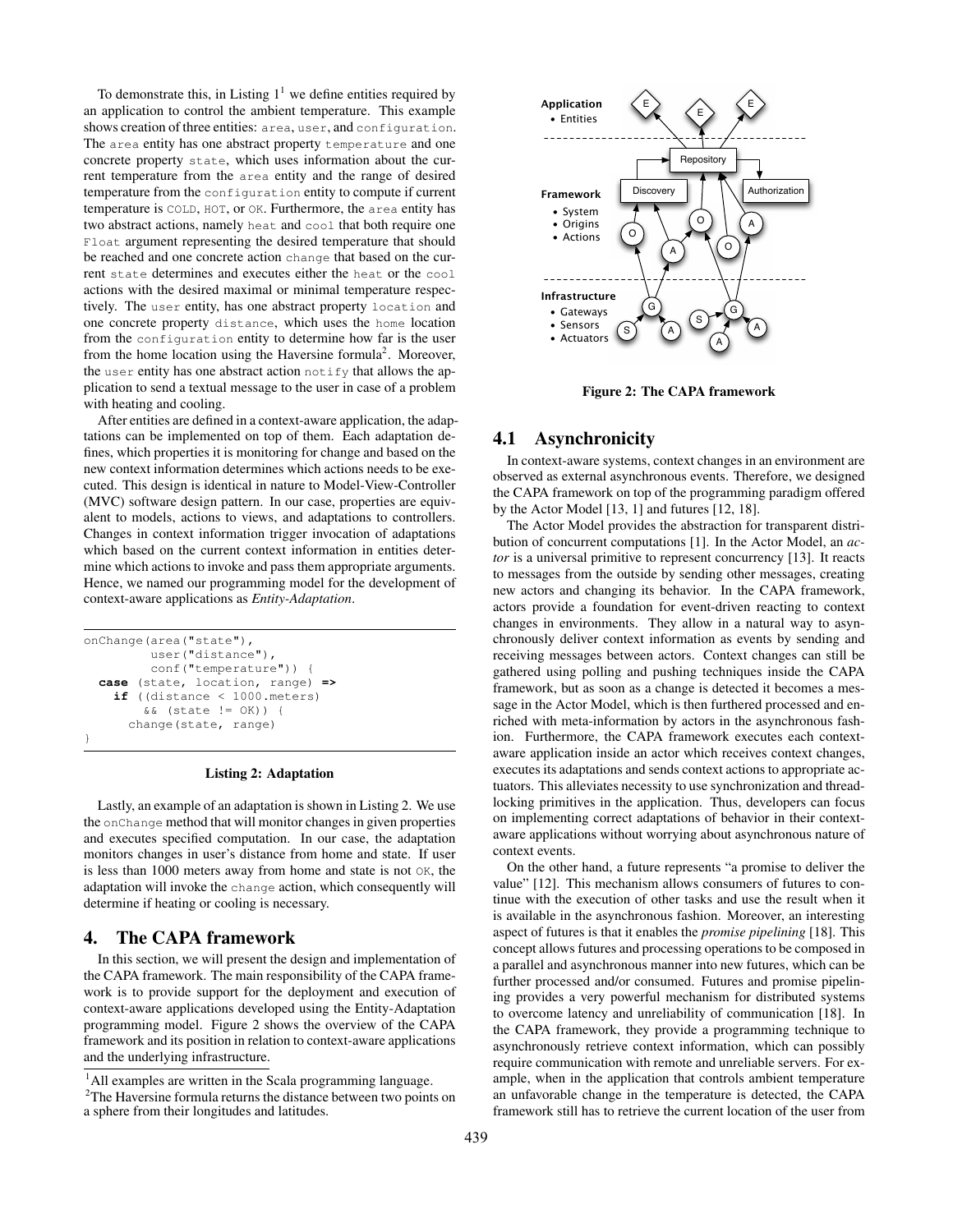his smartphone, which might not even be connected to internet, before both pieces of context information can be delivered to the application. In this case, the location information is represented as a future that will be sent together with the current ambient temperature when it is available. This allows the CAPA framework to easily model timeouts, retry and failure logic for each retrieval of context information and thus help us with uncertainty in communication between remote and distributed systems. In the aforementioned case, when location information is not available, the application is still invoked with context information that has no location information and hence it can decide how to proceed with the controlling of the ambient temperature.

# 4.2 Origins and Actions

To support the provisioning of context information in the CAPA framework, we use the *Origins* model presented in our previous work [\[25\]](#page-0-0). The Origins model is a programming model for the development of context-aware applications in large-scale, distributed pervasive systems. Its design allows a pervasive system to provide a flexible infrastructure for the execution of context-aware applications and to easily scale with the increase in the number of applications. The core idea in the Origins model is that *origins* provide an adequate abstraction to represent any type of context source like sensors, web services, databases, files, but also compositions of other origins. They are universal, discoverable and composable components that are associated with name, type and meta-information. Based on the origins, four processing operations are defined, namely *filtering*, *inference*, *aggregation*, and *composition*, that provide a powerful mechanism to express a rich set of processing schemes for context information.

In the CAPA framework, we extend the concept of origins with the additional push-based communication mechanism to support fully asynchronous, reactive programming. Moreover, we implement the concept of *actions* as an actuating counterpart to origins to create a full-fledged programming support for monitoring and controlling of physical environments. Actions provide an *universal* interface to execute operations in an environment. They can invoke the execution of actuators, applications, and remote systems. The actual mechanism that an action uses to invoke these operations is irrelevant for context-aware applications and is hidden from them. This allows reusability in applications because actual implementations of actions can be different in different physical environments but applications can still use them as an universal component that can be invoked. Furthermore, actions can be implemented to be *context-aware*. This functionality allows actions to determine their own behavior based on the current context information and adapt to changes in the environment. We distinguish three cases where context information can be used to improve the functionality of actions: a) determining arguments/settings for the environment operations, b) adapting to changes in the environment, and c) defining end-condition for long-running operations. For example, the action to heat some physical environment can depend on the current temperature to determine the necessary power setting of the heater and to end heating when desired temperature range has been reached. Thus, actions are allowed to use origins to properly function and determine how, when and which operations need to be executed in the environment. Finally, like origins, actions can be reused in other actions and composed together to provide more fine-grained actions. For example, we can define a sequence of actions that should be executed sequentially or a set of actions that should be executed in parallel. This mechanism of composing actions in any particular fashion provides a very powerful method to implement execution schemes.

# 4.3 Handling Distribution

A system component in the CAPA framework represents a virtual environment consisting of one or more physical environments that can be monitored and controlled. Its main responsibility is to allow access to context sources through origins and invoke context operations through actions. Furthermore, it provides a deploymenttime and run-time support for a context-aware application by binding entities with concrete origins and actions, executing the application after all bindings are fulfilled and allowing these bindings to change during the execution of the application. Each instance of a system consists of three subcomponents: *authorization*, *discovery*, and *repository*. The authorization component is responsible for managing and controlling access rights to the system. The discovery component is responsible for finding context sources and actuators in the underlying physical environments. The repository component provides support to create, update, and remove origins and actions in the system. Thus, it allows users to create additional higher-level origins that depend on other, lower-level origins. For example, user can create another location origin that returns the distance of the closest user from his/her home.

In the CAPA framework, we distinguish between three types of systems: *local*, *view*, and *composite*. A *local* system is a system that directly communicates with context sources and actuators. Its main responsibility is to allow users to manage origins and actions. Furthermore, any local system can be accessed remotely by allowing other, remote systems that have proper authorization to access its origins and actions. An example when this functionality can be used is when a system that is deployed on user's smartphone is remotely accessed by a system deployed in his/her home so the home system can access the location information and send user notifications. A *view* system is a special case of a local system that represents a partial view of origins and actions in the local system that can be used to grant separate authorization rights to the view and not whole local system. For example, this allows us to have one major local system for a smart building, which consists of many minor view systems for each apartment and office in the building. Each view systems grants its occupants rights to execute contextaware applications for monitoring and controlling of only this particular apartment or office without them having the same right for the building system. Finally, a *composite* system allows us to compose one or more local or remote systems into one system that provides access to all underlying origins and actions and allows deployment and execution of context-aware applications. Hence, the composite system provides necessary support to create *distributed systems* that can span many physical environments.

# 4.4 Deployment & Configuration

When a context-aware application is deployed in a system by a user, the first task of the system is to try and find suitable origins and actions for each abstract property and action in the application's entities. Therefore, we devised a binding algorithm (Listing [3\)](#page-5-2) to help users with the deployment of context-aware applications.

The search process in the binding algorithm is similar to the web service discovery mechanisms [\[8, 21\]](#page-0-0). It uses the type information from definitions of properties and actions in an entity to find concrete origins and actions that have same type (lines 5 and 12). If the search process is not able to find a suitable origin or action it returns with an error (lines 6 and 13). Furthermore, if there is more than one suitable origin or action definition, the definition is stored in an unresolved collection as it will require a manual intervention from the user by allowing him/her to manually select appropriate origin and action from the list of suitable ones (lines 9 and 16). Otherwise, if only one suitable origin or action is found, the system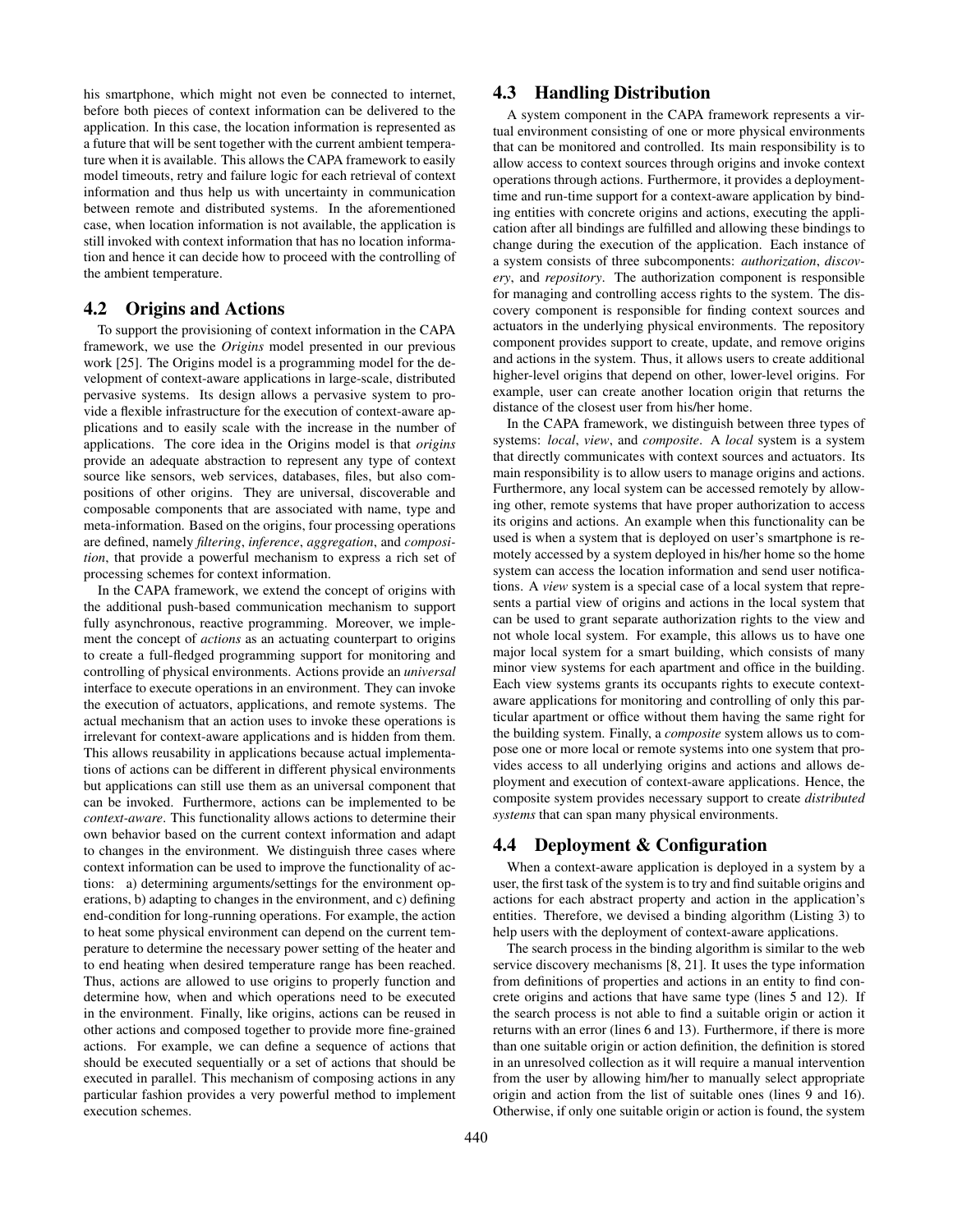```
1 def bind(app: Application, sys: System)<br>2 for (entity \leq app.entities) {
 2 for (entity <- app.entities) {
 3 val unresolved = Vector.empty
 4 for (p <- entity.properties) {
           val origins = sys.origins.findAll(p.type)
 6 if (origins.isEmpty) return error(p)
 7 if (origins.size == 1)
 8 entity.bind(p, origins(0))<br>9 else unresolved t = (p, \text{ origin})else unresolved += (p, origins)
10 }
11 for (a <- entity.actions) {<br>12 val actions = sys.actions
           val actions = sys.actions.findAll(a.type)
13 if (actions.isEmpty) return error(a)
14 if (actions.size == 1)<br>15 partify.bind(a, action
              entity.bind(a, actions(0))
16 else unresolved += (a, actions)
17 }
18 if (!unresolved.isEmpty)<br>19 entity.bind(manualBind
           entity.bind(manualBind(unresolved, sys))
20 }
21 }
```
Listing 3: The binding algorithm

will bind it with the entity (lines 8 and 15). At the end, if the search process did not find all suitable origins and actions, the system will ask the user to choose from a list appropriate origins and actions that should be used by the entity (line 18–19).

Finally, because all bindings between entities in a context-aware application and concrete origins and actions in a system are created and controlled by the system, we can easily allow changing of individual bindings without restarting the application. Thus, users can install a new sensor or change an old one and afterwards easily reconfigure context-aware applications to use the new sensors.

#### 4.5 Implementation

The CAPA framework is implemented in the Scala program-ming language<sup>[3](#page-5-3)</sup>. Scala is a general-purpose programming language that integrates features of object-oriented and functional programming paradigms. It runs on the Java Virtual Machine (JVM) and is byte-code compatible with Java applications. We choose to implement the CAPA framework in Scala because of its flexible syntax that allows us to easily create domain-specific languages inside the language and package them as libraries. Furthermore, the CAPA framework was developed as a set of reusable components using design concepts described by Odersky and Zenger [\[20\]](#page-0-0). This technique allows the CAPA framework to be reprogrammed with minimal changes to its system component and deployed on top of different infrastructures like Wireless-Sensor Networks (WSN), Internet of Thing (IoT) systems, ubiquitous/pervasive platforms, and even other context-aware middlewares.

In the CAPA framework, we use the Akka toolkit<sup>[4](#page-5-4)</sup> as an implementation of the Actor Model and futures. Akka provides a platform to build highly concurrent, distributed, and fault-tolerant event-driven applications. Beside its implementation of actors and futures, we use Akka for its transparent remoting and clustering capabilities, which help us with accessing remote systems (transparent remoting) and creating distributed composite system (clustering).

### <span id="page-5-0"></span>5. CASE STUDY

As a case study for the CAPA framework, we integrated it as a part of a building management system which is responsible for

<span id="page-5-4"></span>4 <http://akka.io/>

managing over 10000 buildings with each one having in average 300 sensors and actuators. In this deployment, the building man-agement system uses one Niagara gateway<sup>[5](#page-5-5)</sup> per building to provide a single point of access to sensors and actuators in the building. We use the Niagara gateway as the underlying infrastructure on top of which a system component is deployed. Thus, a single gateway creates a single virtual environment which can be monitored and controlled by a context-aware application. The system's discovery component communicates with the gateway using oBIX standard [\[19\]](#page-0-0). The oBIX standard provides the concept of points that represent a single scalar value as an abstraction for sensors and actuators in a physical environment. The oBIX discovery component instantiates one origin or action for each point in the system depending if it is sensor or actuator. Furthermore, we deployed additional origins and actions that utilized origins and actions discovered by the oBIX discovery component.

As part of our case study, we implemented the aforementioned context-aware applications for the control of ambient temperature (Listings [1](#page-2-1) and [2\)](#page-3-3). The first system provided access to a temperature sensor and to an AC unit that were both connected to a Niagara gateway. The second system was deployed as a background service on an Android device, which accessed the device's location information through its GPS sensor. By combining these two systems into a composite system, we executed the application which managed to adapt and control the AC unit using the temperature information from the gateway and the location information from the Android device.

During the case study, we dealt with many situations where a smartphone was not able to send the current user location due to the lack of Internet connection. The uncertainty and volatility of communication is an everlasting challenge in distributed system. In this regard, the concept of futures helped significantly by allowing us to easily model timeouts, retry and failure logic without blocking the execution of the CAPA framework in the process. Furthermore, during the implementation of the case study, we also observed a shortcoming of the binding algorithm (Listing [3\)](#page-5-2) with respect to creating entities for temporary objects. This type of entities are transiently created and destroyed by the framework. They allow monitoring and controlling objects in a context-aware application that are temporarily in the environment (e.g., guests, workers). The shortcoming arises when the algorithm requires a manual intervention from the user, which is unsuitable in this situation. Therefore, we plan to extend the binding algorithm with the semantic reasoning to help it overcome the manual binding step.

# <span id="page-5-1"></span>6. RELATED WORK

Prior research studies in programming models for development of context-aware applications were suitable only for small and static environments like smart homes or offices. Not much effort was put into providing a programming models that allows context-aware applications to be reusable between many different systems and environments. As such, there is a significant gap between the vision of the context-awareness in pervasive computing from [\[26, 24\]](#page-0-0) and the previously proposed context-aware programming models. A detailed analyses of previous context-aware approaches appear in [\[2, 4, 22\]](#page-0-0). In this section we will review some of these previous approaches and compare them to the CAPA framework.

The Context Toolkit provides a programmatic support for the development of context-aware applications [\[10\]](#page-0-0). The Context Toolkit incorporates various services related to gathering and provisioning of context information, including encapsulation of context, access

<span id="page-5-3"></span><sup>3</sup> <http://www.scala-lang.org/>

<span id="page-5-5"></span><sup>5</sup> <http://www.tridium.com/>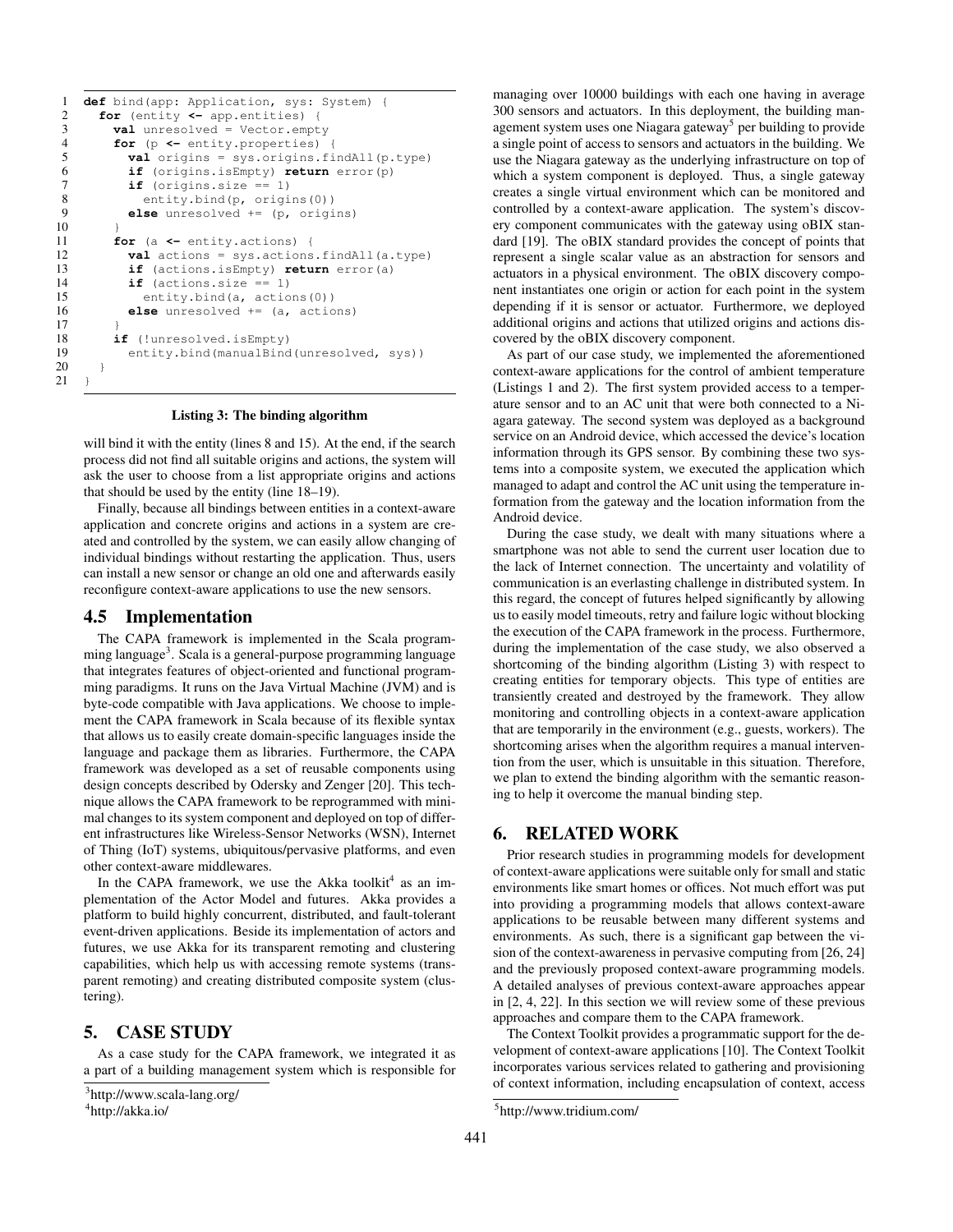to context information, storage, and a client-server infrastructure. The central idea of the system is borrowed from GUI (Graphical User Interface) toolkits and widget libraries that create reusable building blocks and hide specifics of physical system. Thus, context widget represents a dedicated component that is responsible for acquisition of context information directly from sensors. Widgets can then be further combined using interpreters to provide higher-level context information or with aggregators that group related context information. Finally, the toolkit provides a concept of services, which are responsible for invocation of actuators. Although origins have some similarity with context widgets, they additionally provide support for composition that context toolkit does through interpreters and aggregators. Thus, origins can be considered as a more general concept than widgets, interpreters and aggregators. Furthermore, context toolkit does not provide any concept equivalent to entities and as such cannot fully support the concept of reusable, context-aware applications (Requirement 1). Finally, it lacks any support to handle distributed environments (Requirement 3).

JCAF is a Java-based service-oriented run-time infrastructure and API for the creation of context-aware applications [\[3\]](#page-0-0). The JCAF run-time infrastructure emphasizes security and privacy in an environment of distributed and cooperating services that acquire context information through Context Monitors and Context Actuators. It enables interested applications to subscribe to relevant context events through an event-based publish-subscribe mechanism. The JCAF programming model provides programmers with tools to create context-aware applications that are deployable in the JCAF infrastructure. The programming model consists of the remotely-accessible API through Java Remote Method Invocation (RMI) for the context services, the model for context information, and the event-based infrastructure. Although their programming model standardizes development of context-aware applications, it also lacks an abstraction equivalent to entities as a specification of what an application expects from an environment (Requirement 1). More specifically, an application can be deployed and executed in an environment that is missing some required context information or actions. Hence, the application will not be able to work properly and user will not be able to know why this happened (Requirement 4).

Solar [\[5\]](#page-0-0) distinguishes that applications typically need high-level context rather than raw sensor data and that high-level context information can be derived by aggregating data from one or more sensors. Hence, its aim is to make possible to offload this computation from the end-user application device into the middleware, running on one or more servers that host the Solar software. In the system, applications compose data flows, rather than interacting directly with context sources. They instruct Solar on which sensor to use and how the sensor data should be aggregated into desired context. Solar uses the filter-and-pipe software architectural pattern for data-stream oriented processing, which supports reuse and composition naturally. In the CAPA framework, instead of an application explicitly stating how to aggregate and compose context information, we allow creation of composite origins in a system which can be reused by many applications. Thus, applications developed for many heterogeneous, physical environments do not have to implement possibly many different ways of generating higher-level context information (Requirement 1). Furthermore, Solar lacks the support for context actions (Requirement 1) and requires processing schema to be hard-coded in the application logic, which prohibits the user configuration of context-aware applications (Requirement 4).

|       | Toolkit | <b>JCAF</b> | Solar | C-CAST   COP | <b>CAPA</b> |
|-------|---------|-------------|-------|--------------|-------------|
| Req.1 |         |             |       |              |             |
| Req.2 |         |             |       |              |             |
| Req.3 |         |             |       |              |             |
| Req.4 |         |             |       |              |             |

#### <span id="page-6-1"></span>Table 1: Comparison of Context-Aware Approaches

More recently, there has been research in developing a brokerbased programming model for context-aware systems [\[6, 16, 17\]](#page-0-0). For example, the Context Casting (C-CAST) [\[16\]](#page-0-0) project proposes a broker-based context-provisioning system that is supported by the publish-subscribe mechanism. Components in C-CAST take role of either a context provider or a context consumer. The task of the context broker is to hold registrations of all context providers and offer it as a directory service for context consumers. The brokerbased approaches provide a right step towards reusable, contextaware applications by allowing them to discover context providers at run-time. However, all of the proposed approaches lack any support for actuators (Requirement 1). Furthermore, the broker-based approaches rely on the centralization of the knowledge of the whole system in the context broker. Hence, the context broker must mediate almost all communication between context consumers and producers, which inherently limits the ability of the system to scale with increasing number of applications (Requirement 3).

Context-oriented programming [\[14\]](#page-0-0) (COP) has emerged in recent years as a complementary approach for supporting contextaware adaptations. The primary idea in COP is to provide programming abstractions that support context-adaptability in applications. It focuses on modularizing behavioral variations and supporting dynamic activation of these variations during the run-time. Behavioral variations is a unit of behavior that (partially) modifies the behavior of the application. It is enabled by means of a variation activation. Over the years, many different COP approaches were proposed [\[14, 7, 23\]](#page-0-0) with majority of them based on a programming concept of layers [\[7\]](#page-0-0). They mainly focus on allowing self-adaptation in applications through usage of context information. Thus, they typically implement the context-aware behavior as an orthogonal concern that crosscuts main functionality of an application similarly to aspect-oriented programming (AOP). On the other hand, the CAPA framework focuses on supporting contextaware monitoring and controlling of physical environments. Thus, the COP approaches are more concerned on "internal" adaptations in software rather than "external" adaptations in physical world (Requirements 3 and 4).

Table [1](#page-6-1) provides a comparison of aforementioned context-aware approaches with respect to requirements stated in Section [2.](#page-1-1) In the table, Y represents that an approach fully supports a requirement, P that it partially supports the requirement, and N that it does not support the requirement. Compared to all other approaches, the CAPA framework is the only one that fully implements all necessary requirements.

# <span id="page-6-0"></span>7. CONCLUSIONS AND FUTURE WORK

In this paper, we presented the Entity-Adaptation programming model and the CAPA framework as an adequate solution for developing, deploying, and executing context-aware applications as generic and reusable components. We started with challenges associated with the development of context-aware applications and enumerated requirements for a context-aware solution. Based on these requirement, we first introduced the Entity-Adaptation program